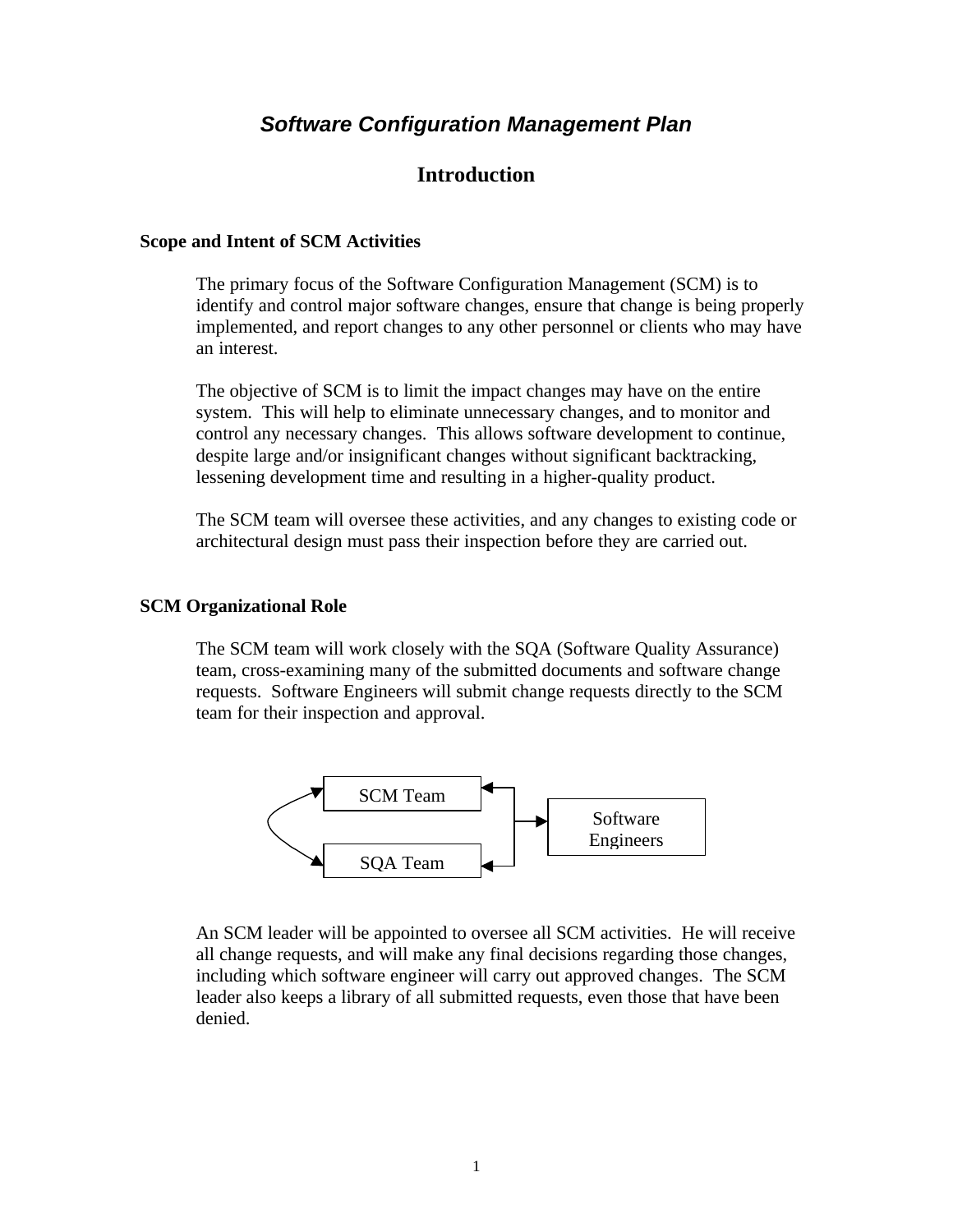## **SCM Tasks**

### **Identification**

#### *Description*

The SCM leader will analyze all current design specifications and break down the software into subsystems. All subsystems will consist of major software functions or interface components. Any submitted changes will be connected to its corresponding subsystem, which will be traced backwards though the system to determine its impact.

### *Work Products*

An SCI document will contain the breakdown of subsystems and how they are interrelated. Any approved changes will be returned to the software engineer with an change approval sheet, a listing of all possible affected subsystems, and any additional information the software engineer may need before he begins changing code.

#### **Configuration Control**

#### *Description*

Software engineers will submit a change request to the SCM leader. The SCM leader will then analyze the request, using the SCI document, the project design document, and the current prototype of the software. He will base his decision on how severely the change will impact the entire system and, more importantly, on the corresponding subsystem.

Once his decision has been made, he must submit the change to the software engineer of his choice, as well as updating the SCI document to accommodate the change, and the SCM library to record the change request and decision.

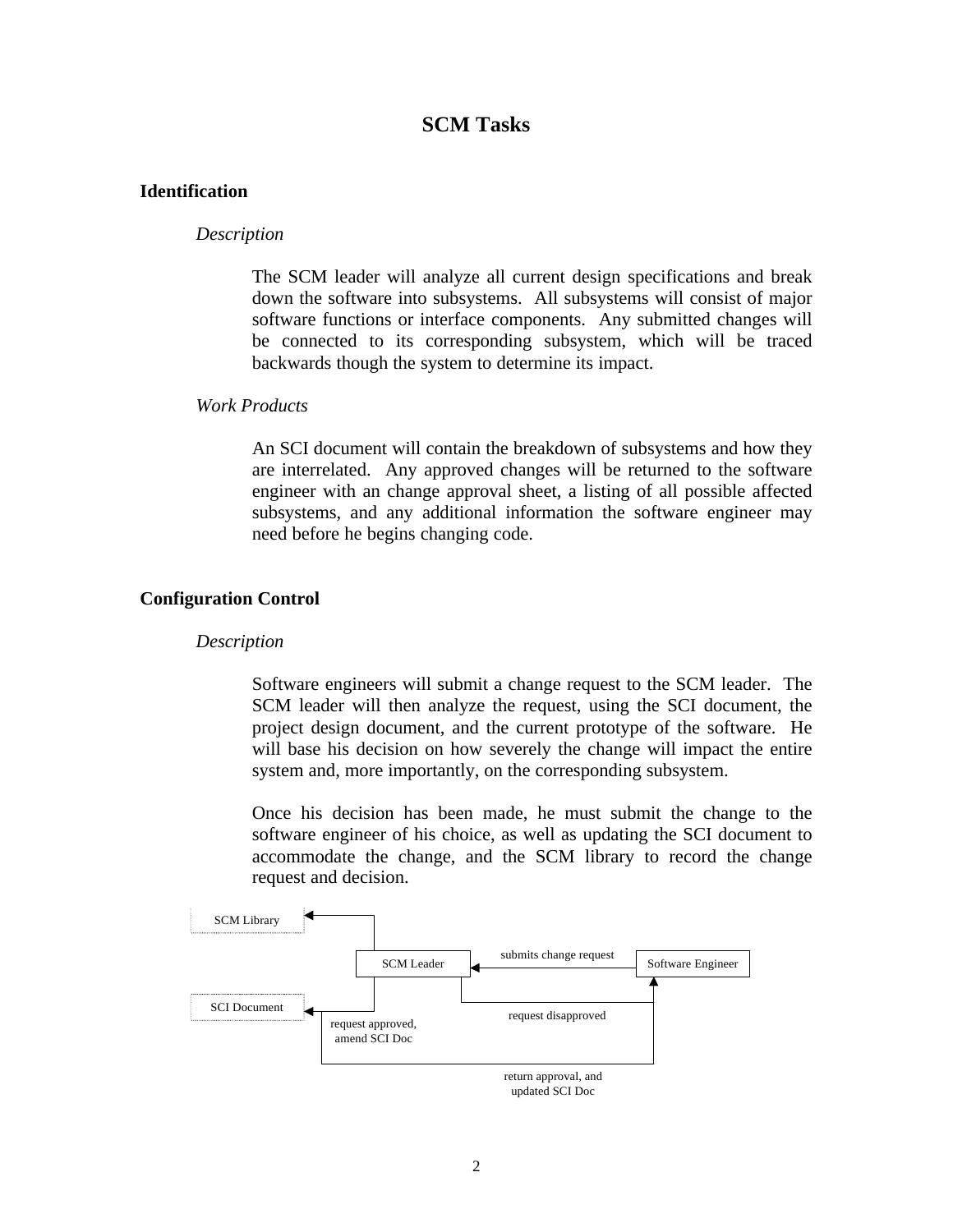#### *Description of Configuration Control Task: Submitting Change Requests*

Software engineers will submit a change request to the SCM leader. Because PA Software is a very small development house, all personnel work closely with each other, resulting in a more informal atmosphere. Because of this, formal request documents are not required of the software engineer when he submits change requests. These requests may be done via email or by word of mouth (so long as the SCM leader documents the request). Formal requests will always be accepted, but PA Software does not retain a standard form. All requests, whether they are approved or not, are recorded in the SCM Request Library. Records include the requesting engineer's name, the date of the request, the subject of the request, and eventually whether or not it was approved.

Critique: This approach is reasonable in this context. However, we need to know who the "SCM leader" is by name and what other responsibilities this person has. Key here is to ensure that SCM gets done and that someone is responsible for making sure that it does get done.

#### *Description of Configuration Control Task: Request Analysis*

The SCM leader will then analyze the request, using the SCI document, the project design document, and the current prototype of the software. The SCI document will be used to track the impact through the corresponding subsystem, and eventually the entire system. The original design document will be consulted to ensure that the requested change remains within requirement specifications and the over all spirit of the project. The SCM leader may consult the current prototype if he is unsure any change is required. This is imperative for cosmetic changes to the interface. He will base his decision on how severely the change will impact the entire system and, more importantly, on the corresponding subsystem.

#### *Description of Configuration Control Task: Request Disapproval*

If the SCM leader deems the change unnecessary, he will contact the software engineer who made the request and explain the reason the request was denied. The software engineer may discuss this decision with the SCM leader at this time, and resubmit a modified change request if a different understanding is reached.

#### *Description of Configuration Control Task: Request Approval*

If the SCM leader deems the change necessary, he will update the SCI document to reflect the change. This may include changes with the corresponding subsystem, and any impact it may have on the entire system. Once the SCI document has been amended, it will be returned to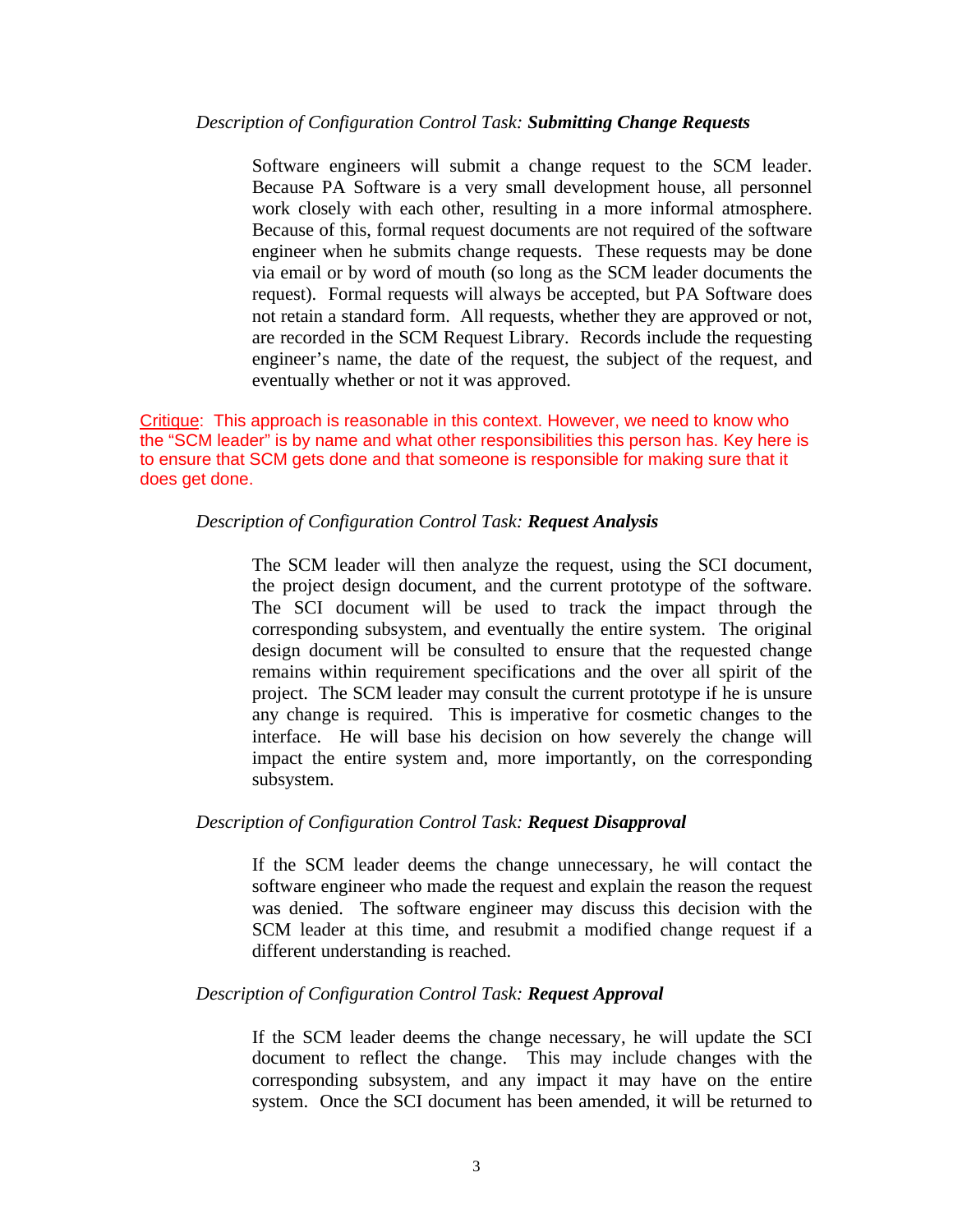the software engineer, and he will be notified of all possible affected subsystems for surveillance after the change has been introduced.

If these changes result in a drastic alteration of the software's functionality or the way in which users will interact with the software, the client will be contacted for approval prior the delivery of the approval to the software engineer.

*Work Products and Documentation*

*Submitting Change Requests* SCM Library is updated to reflect the request.

*Request Analysis* None.

*Request Disapproval* SCM Library is updated to reflect the disapproval.

*Request Approval*

SCM Library is updated to reflect the approval. The SCI is amended.

#### **Version Control**

*Description*

Whenever the system or a subsystem is updated, the program build number (version number) will be updated to reflect the change. The version number will follow a standard x.x.x input mask (for example, version 1.2.7), with each digit place corresponding to an increasing severity of change. The hundredths place (x.x.**x**) will reflect very minor changes to the software. The tenths place (x.**x**.x) will reflect more substantial software changes. The ones place (**x**.x.x) will reflect severe changes to the software. Version control will be done by hand. No source code tracking / version control tools will be used.

Critique: Manual control is OK in this context, but for industry projects, an automated system for version control is highly recommended.

#### *Description of Version Control Task: Minor Version Change*

When a minor bug is fixed in the software, the hundredths place digit will increase. This change reflects a singular error being corrected, or a minor design change that has little or no impact on the surrounding subsystem. These changes are usually singular, and may be numerous enough to affect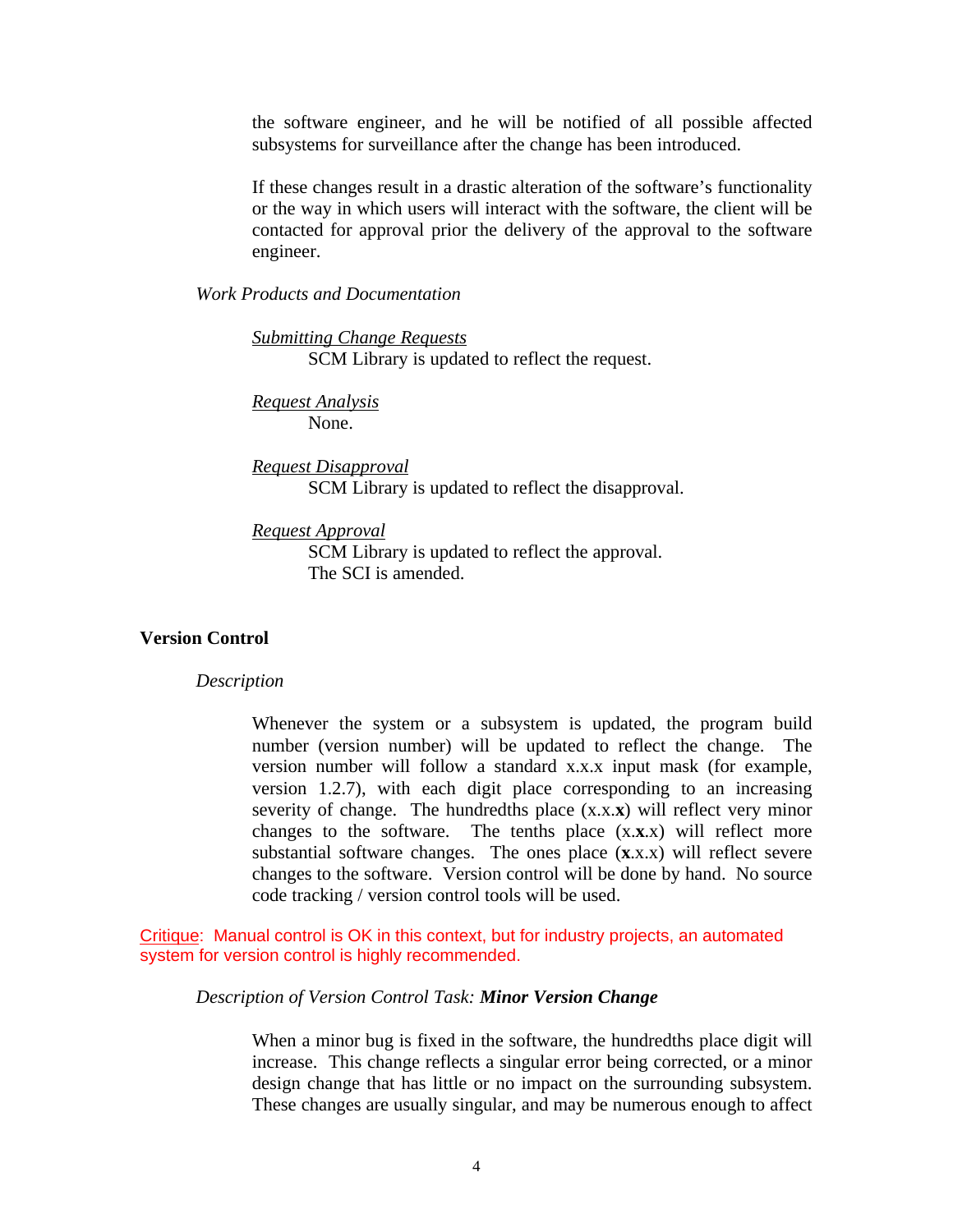the thousandth place digit (for example, a tenth bug has been found and corrected during the current version of software, the version number would increase accordingly: 1.2.10)

Critique: Who is responsible for managing and tracking the version control number? Is there a central record of each SCI and its version? If so, who maintains it? If not, how can we be sure that we're building software at the same version level? These questions should be answered here.

#### *Description of Version Control Task: Substantial Version Change*

When a more substantial change is made to the software, the tenths place digit will increase. This change reflects the correction of many minor bugs simultaneously, or design changes that are substantial enough to affect the way the software operates internally or slightly alter the way the user interacts with the interface.

#### *Description of Version Control Task: Severe Version Change*

When a severe change is made to the software, the ones place digit will increase. This change reflects any design decisions that will affect the manor in which a significant portion of the subsystems interact with each other, a major change in the functionality of the software, or any interface overhauls severe enough to completely alter the way the user interacts with the interface.

#### *Work Products and Documentation*

#### *Minor Version Change*

The SCM library will note the version change and the bug that was fixed.

#### *Substantial Version Change*

The SCM library will note the version change and the bugs that were fixed or design changes were made. If design changes are made, the SCI document will also be updated.

#### *Severe Version Change*

The SCM library will note the version change and the design decisions that were made. All affected subsystems will be updated in the SCI document.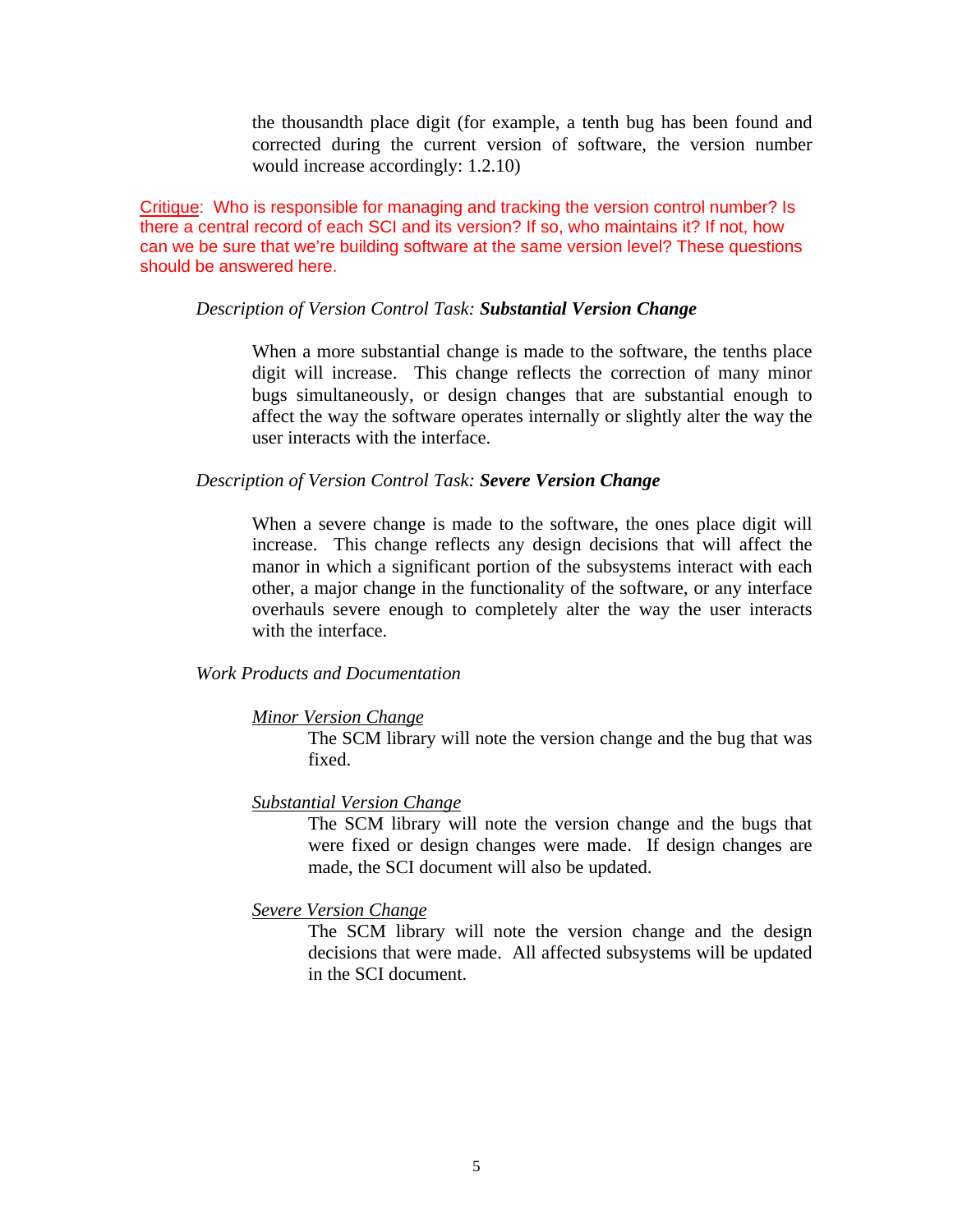### **Configuration Status Accounting (CSA)**

#### *Description*

Once the SCI document has been amended, it will be returned to the software engineer, and he will be notified of all possible affected subsystems for surveillance after the change has been introduced by the SCM leader, either by word of mouth or via email.

If these changes result in a drastic alteration of the software's functionality or the way in which users will interact with the software, the client will be contacted prior to any changes being made. A draft of the changes will be sent to the client for review. If the client deems the change as necessary, they may contact the SCM leader with their approval.

### *Work Products and Documentation*

A draft of the changes will be sent to the client. Upon approval, the final change document will be amended to the SCI document.

### **Audits and Reviews**

#### *Description*

Software configuration audits and formal technical reviews are held to ensure that change has been properly implemented. The SCM team is held to a standard process set by PA Software. Periodic reviews of the SCM teams actions determine if they are conducting their activities properly and thoroughly. This is done to make sure any changes that are made retain the original quality of the design, and do not introduce new defects or design flaws. The SCM leader will be contacted if any infractions are found. It will be his duty to take corrective action to correct the problem.

#### *Work Products and Documentation*

A review document will be produced, cataloguing the SCM team's performance, noting any problems they are having conforming to the standard processes.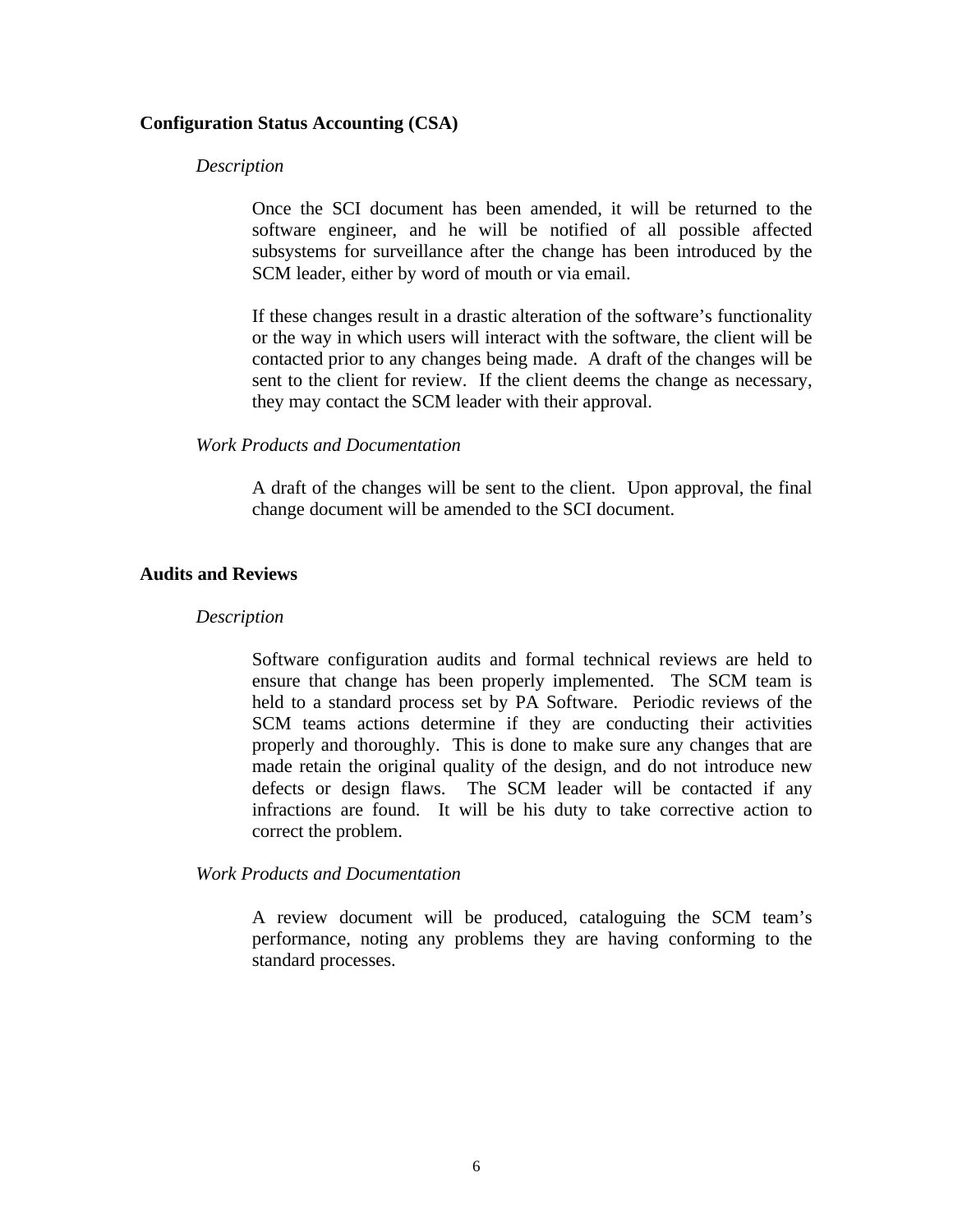## **Data Collection and Evaluation**

All change requests are sent the SCM leader, who documents them and files them in the SCM library. A hard copy is kept in the SCM office, as well as electronic copies on the PA Software network.

Following PA Software's informal atmosphere, all but the most important information may be submitted informally, via email or word of mouth. All contact with clients may also be informal, unless the situation requires otherwise.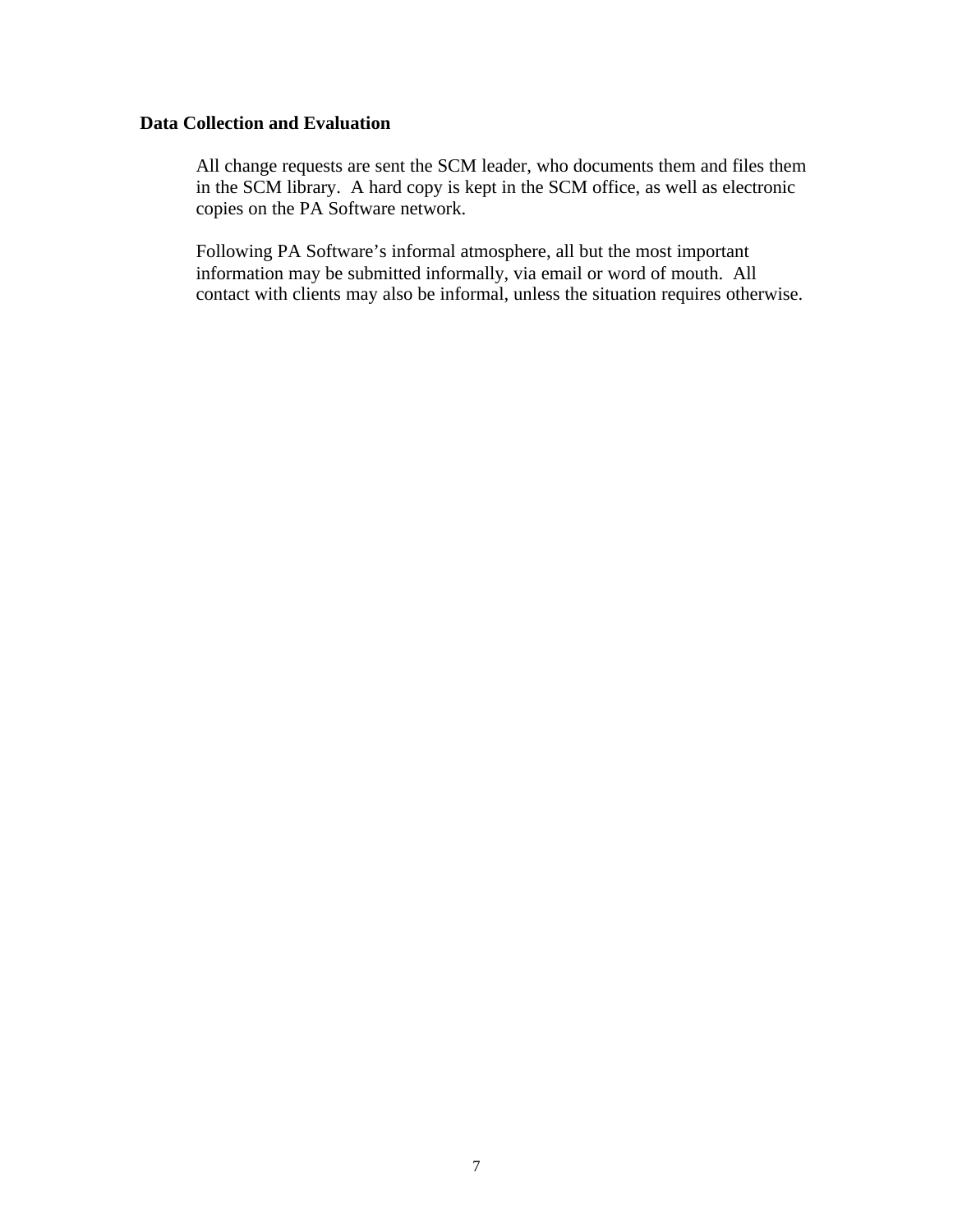# **Standards, Practices and Conventions (SPC)**

All software engineers are responsible for submitting any major design changes or implementation variances to the SCM leader. This procedure will account for all impacts on the rest of the software resulting from the change(s). Every major change will be recorded by the SCM leader, including which software engineer requested the change and the date requested.

All software engineers are expected to thoroughly test each completed subsystem of the software following guidelines outlined in the Test Specification. This is to ensure that each subsystem is working properly and efficiently. Any major defect found will be reported to the SCM leader.

All SCM team members will loosely follow a set of criteria when conducting their activities. A list of these guidelines is included in the appendix.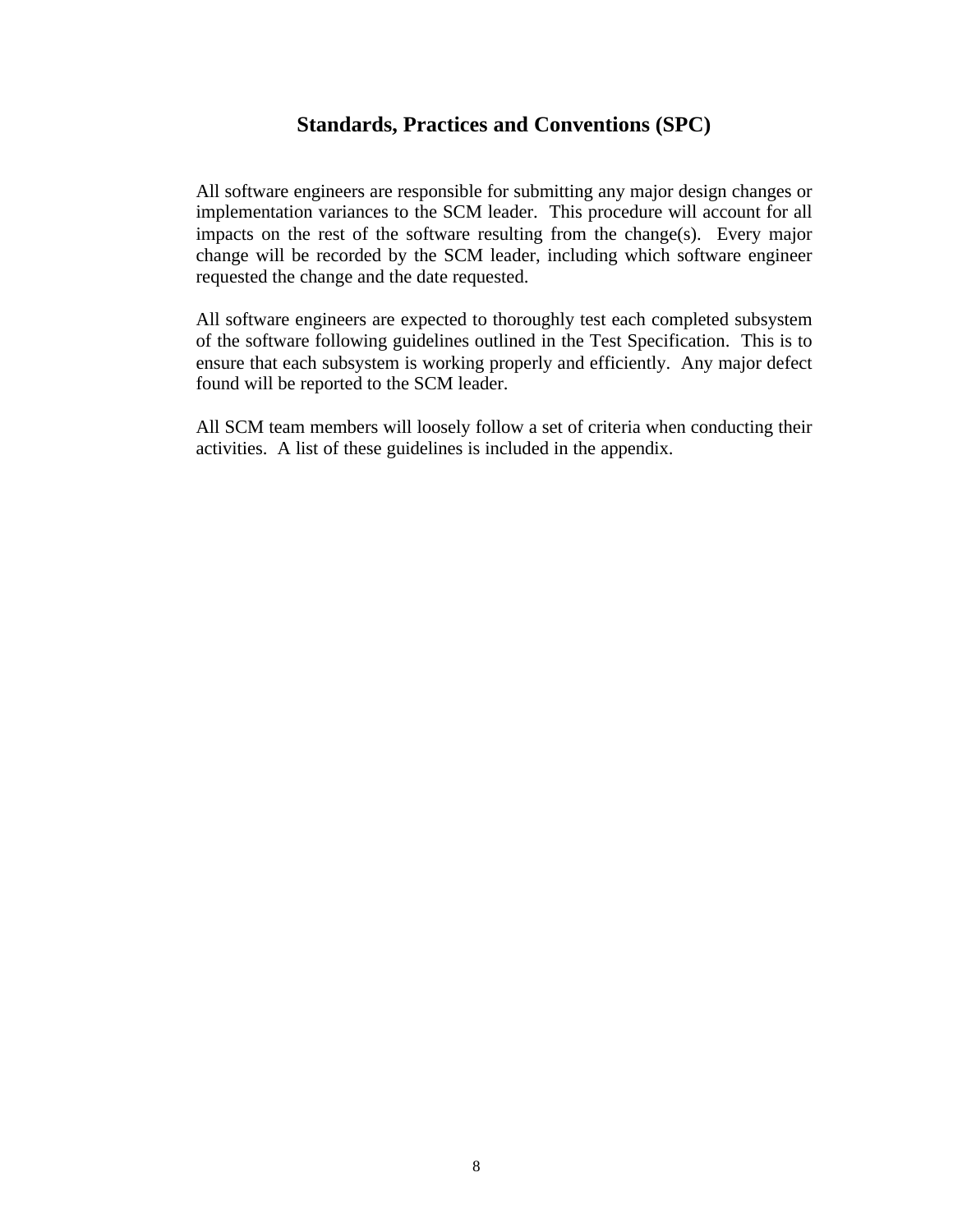# **SCM Resources**

## *Personnel*

SQA team leader SQA team members (3)

### *Hardware*

No special hardware is required.

## *Software*

No special software is required, but access to a central database containing the SQA defect log would be preferable in communicating between the SQA team and software engineers.

### *Tools*

No special tools are required.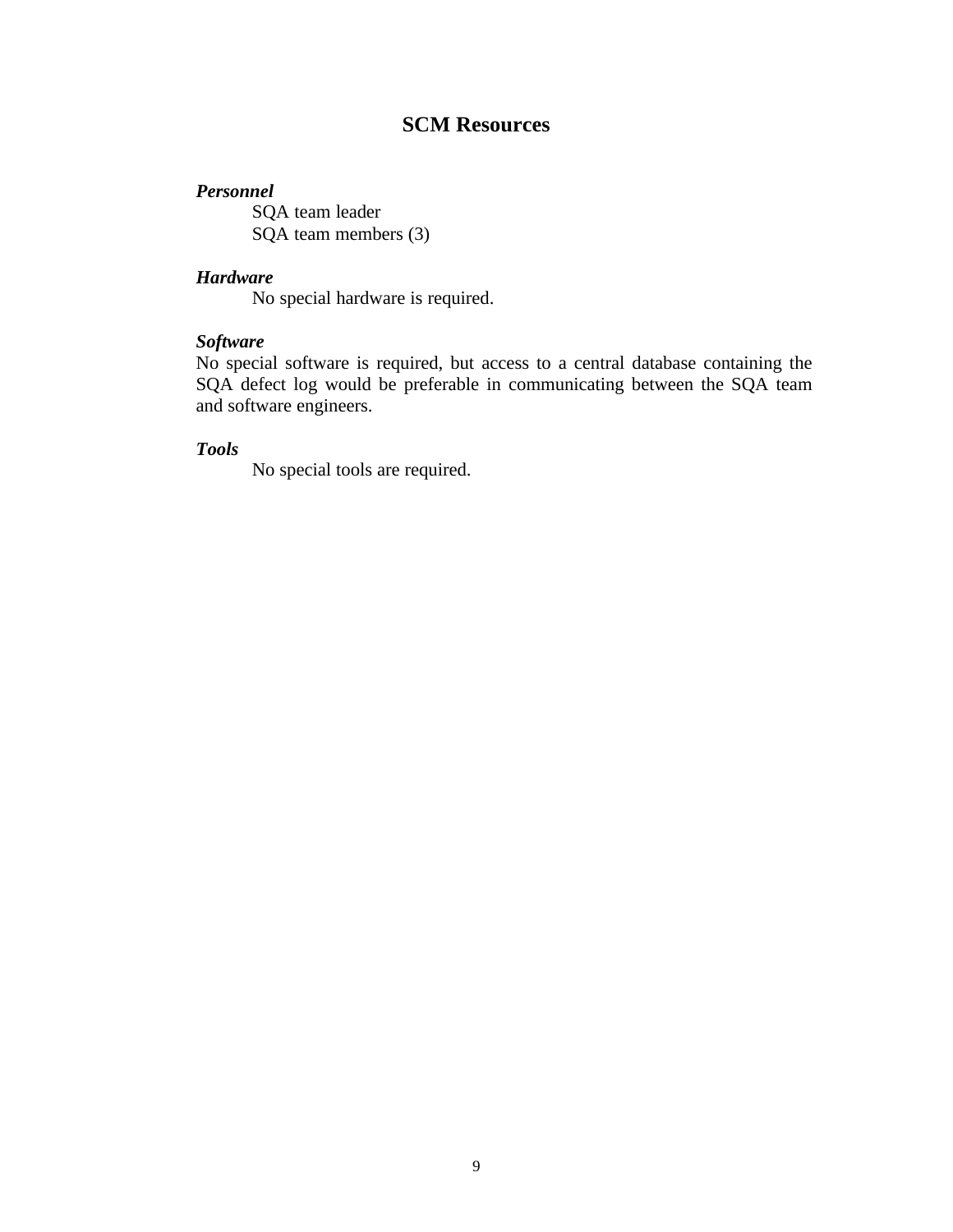## **Software Quality Assurance Overview**

The SQA team's objective is to insure that the product does not deviate far from the original design specifications. If it is discovered that deviation has occurred, the SQA team will notify the development team to prevent future deviations and to correct the previous deviations. Also, the SQA team will perform a walkthrough to analyze the product's quality at any particular stage of development. Error detection and possible enhancements are also expressed to the development team.

The SQA organizational role is to review the product(s) at specific times during product implementation. Upon reviewing, the SQA team's duties will be to evaluate the software at its current development stage and recognize any defects in the subsequent stage (design or implementation). The SQA team will directly interact with the software engineering team in group discussions, discussing any errors or possible enhancements that have been identified. In addition, the SQA team will ensure that the software engineering team has not deviated in any way from the initial design specifications.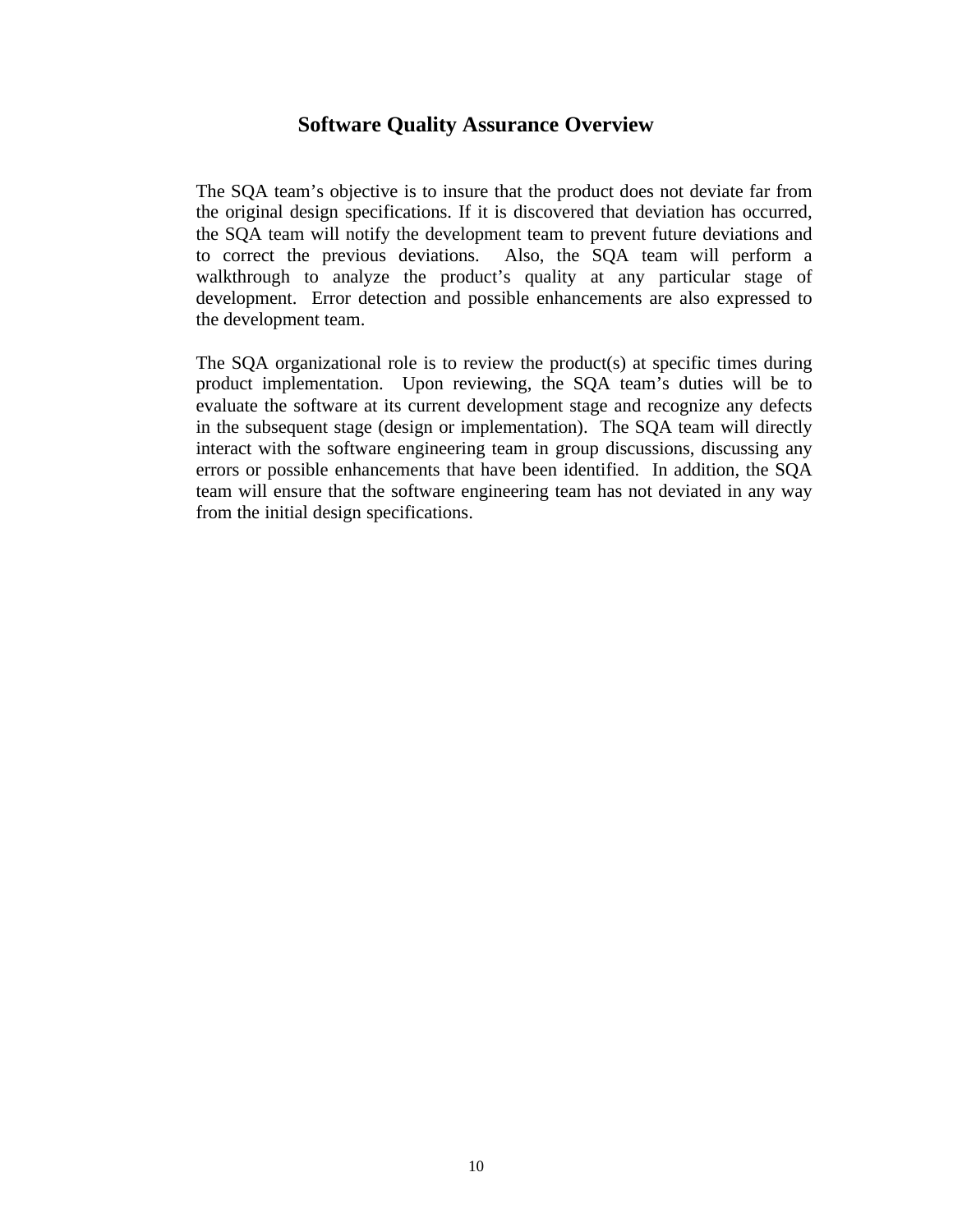## **SCM Tools, Techniques, and Methods**

All SCM activities will follow the same guidelines and methods (see appendix). Every SCM meeting will include every group member. Every group member is expected to participate in the discussion. Any group member not attending the review will be notified by the SCM leader of what took place at the review. The SCM leader will oversee the discussion and will take notes of any defects or enhancements that need to be analyzed.

The SCM team will analyze the defects or enhancements and determine their complexity, impact on the system, and priority. Once prioritized, the SCM leader will assign each item to the software engineers along with their priority.

After a defect has been eliminated or an enhancement added, the software engineer will inform the SCM leader at the next SCM review. The SCM leader will take note of the correction in the SCM library.

No special tools will be necessary for SCM team although access to a central database that all group members can access would be preferable to cut down on time and duplication of errors.